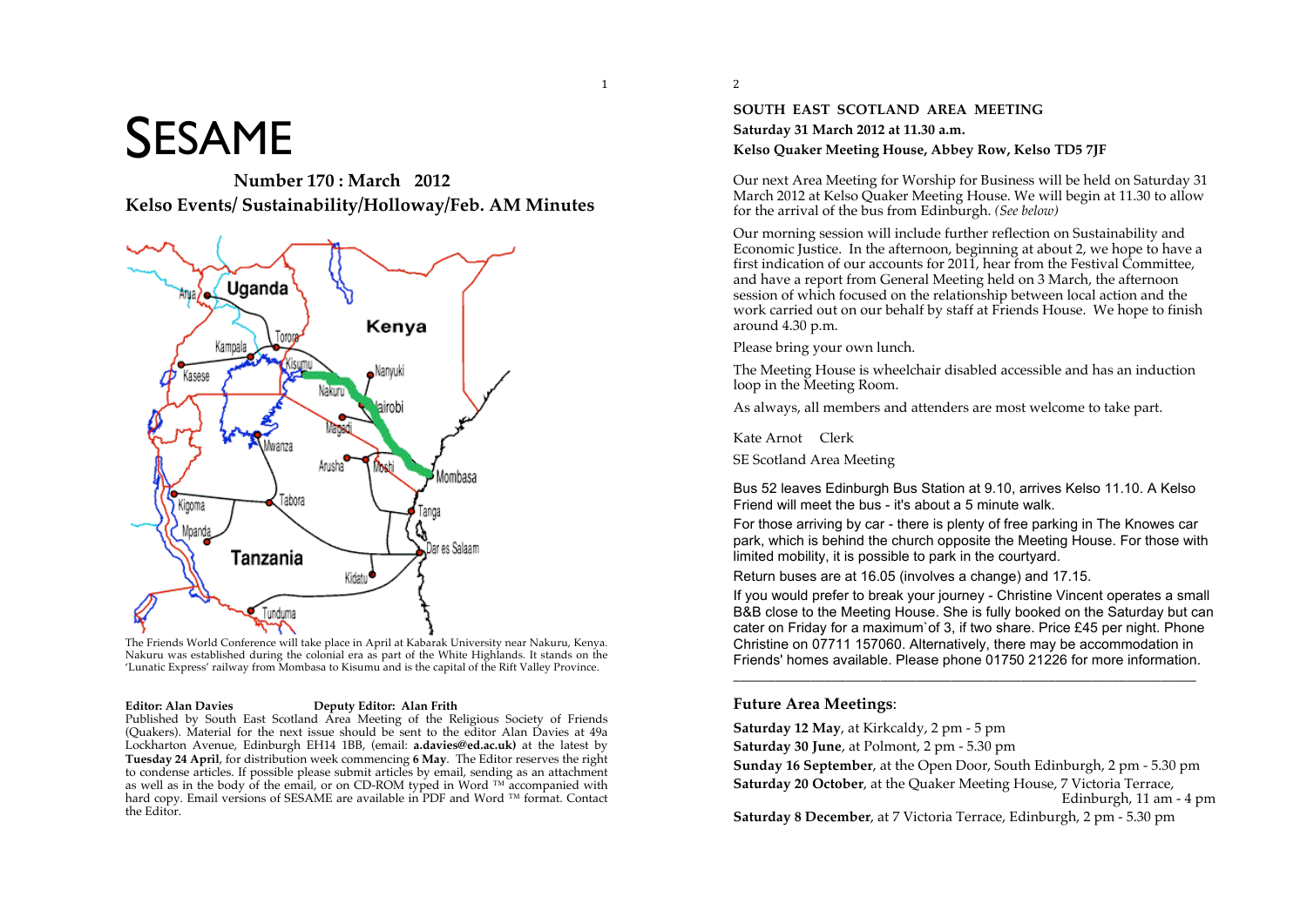\$

%

# **News of Friends, Meetings, and Issues**

#### **Meeting for Worship at Faslane, 2012**

Please be in touch (about 10 days in advance) if you wish a seat in a car from Edinburgh. You will need to bring: something to sit on; something to eat; and weatherproof clothing. Dates for the year are:

13 May; 24 June; 12 August; 14 October; 11 November

**Alison Burnley**

#### **EVENTS AT THE QUAKER MEETING HOUSE, ABBEY ROW, KELSO**

**Friday April 20, at 7.30 pm - Travellers' Tales** 

Local poets Pim Claridge and Robert Leach read poetry inspired by journeys. Includes an open mic session

#### **Saturday May 5: 10 am – 3 pm - Book Sale**

Discover treasures and stock up for the summer holiday

#### **Friday May 11 at 7.30 pm - Give a Kidney – you only need one!**  Matilda Mitchell shares her experience of being a 'live' kidney donor.

**Wednesday 13 June at 7.30 pm - A Summer Evening of Music**  Chamber ensemble –John Harris and friends

#### **Wednesday 11 July at 7.30 pm -** '**Great architects who have graced the Borders'**

Illustrated talk by architectural historian Marianne Butler

*Free admission to all these – voluntary donations welcome*

# **Eldership and Oversight Introductory Days 2012**

Introductory days for Eldership and Oversight are to be held in nine different meeting houses throughout the Yearly Meeting in 2012. These days are organised jointly by Quaker Life and Woodbrooke. Those closest to our AM area will be on Saturday 12 May in Newcastle and 16 June in Glasgow.

For further information about registering for one of these days please contact Mark Holland, Educational Administration, Woodbrooke, 1046 Bristol Road, Birmingham B29 6LJ - 0121 415 6785 or mark.holland@woodbrooke.org.uk

For more information on Eldership & Oversight generally, please contact Michael Booth, Support for Meetings officer, Friends House, at michaelsb@quaker.org.uk or 020 7663 1023.

> **Next Sesame Copy Deadline** AM Saturday 12 May: deadline Tuesday 24 April

\_\_\_\_\_\_\_\_\_\_\_\_\_\_\_\_\_\_\_\_\_\_\_\_\_\_\_\_\_\_\_\_\_\_\_\_\_\_\_\_\_\_\_\_\_\_\_\_\_\_\_\_\_\_\_\_\_\_\_\_\_\_\_\_\_\_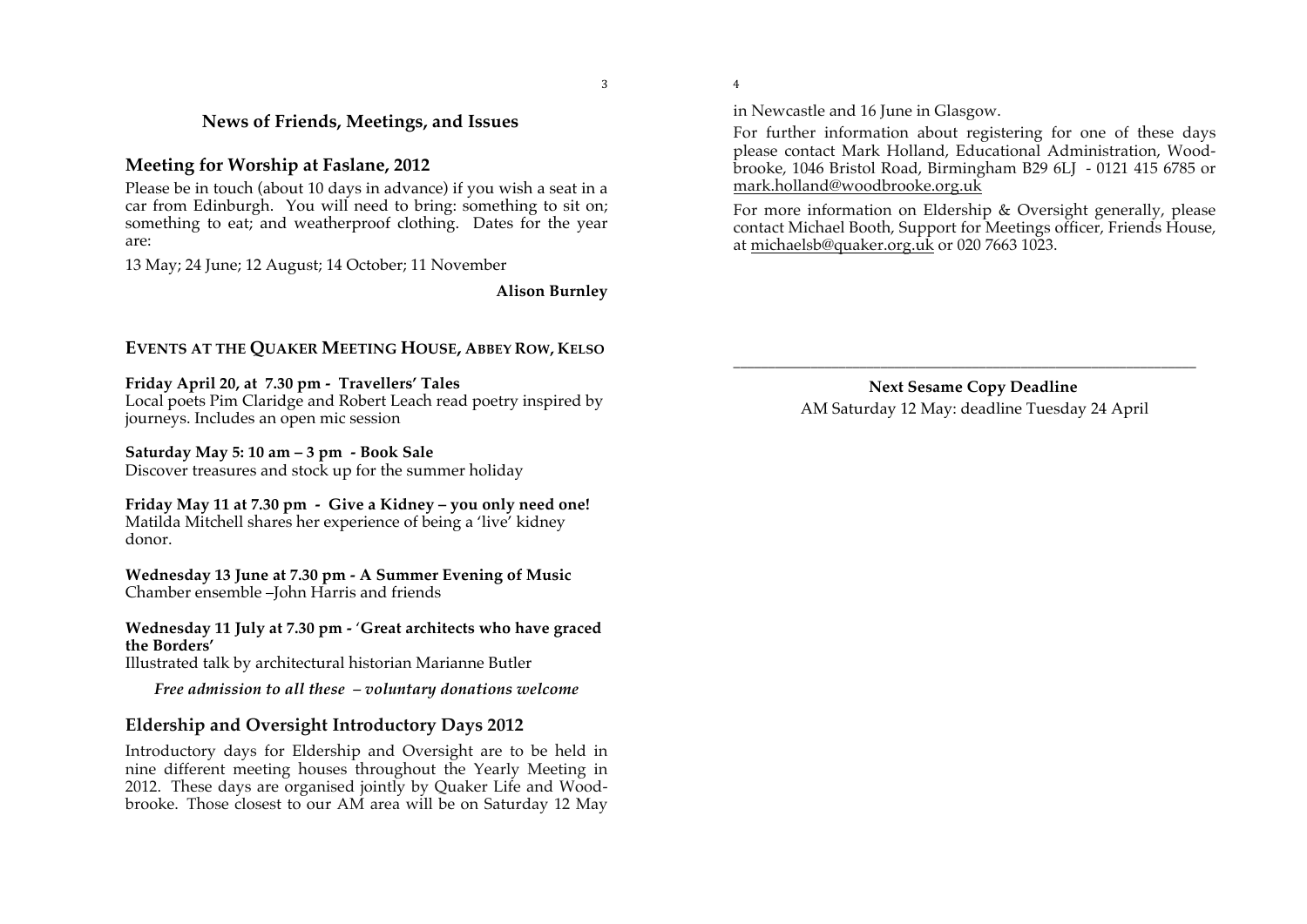&

'

# **Living Sustainably: A Threshing Meeting**

Friends from four different local meetings met at 7 Victoria Terrace on Saturday 10 March to take part in a threshing meeting on the issue of environmental sustainability and our corporate response to Britain Yearly Meeting's commitment to becoming a low-carbon community.

We started the day with a showing of Pam Lunn's Swarthmore Lecture – 'Costing not less than everything: Sustainability and spirituality in challenging times'. Friends were then asked to write their responses to the lecture on post-it notes, which were stuck up on the wall and shared with all present.

Following lunch, the group settled into the threshing session – giving all participants the opportunity to share their thoughts, ideas, frustrations and inspirations on the issues at hand. A number of recurring themes arose:

- To enable more people to engage with the issue of environmental sustainability, we must re-frame the message to make it positive. People can feel disempowered and defensive when confronted with a negative rhetoric, asking for people to cut back on *x*, stop doing *y* and work harder at *z*.
- As a geographically dispersed group, building our community ownership of these issues and formulating a corporate response is vital, but very difficult. How we promote awareness and encourage a wider number of people to get involved is a key question.
- We need an overarching strategic vision something that everyone can understand and work towards together. BUT, the steps towards this final goal must be small, achievable and inclusive, allowing everyone the opportunity to contribute.
- Better communication is fundamental to the success of this work. We need to share resources, ideas, experience and enthusiasm both within and between our local meetings.

Following the conclusion of the threshing meeting, Don, Phil and Rachel spent some time drawing the threads together and then offered a possible way forward to be taken to area meeting for consideration on the 31 March in Kelso:

- A group should be set up that spans the area meeting and is charged with coordinating our response to minute 36 from Britain Yearly Meeting in 2011. Don Stubbings, Rachel Fitzgerald and Phil Lucas are happy to form the core of this group and to coordinate the appointment of other Friends on to it.
- All local meetings in the AM will be asked if they would like to appoint either a Friend to participate in the group, or someone to act as a correspondent. In this way, we hope to invoke a sense of collective ownership.
- In the early stages of the group, we would propose to concentrate on improving our communication, on discovering what it is we are already doing, and on celebrating our achievements. A regular 'green issues' slot in *Sesame* could assist with this, if it were agreeable to the editors. [Yes! — *Eds.]*
- From this foundation, the group could move on to establish an overall aim for the area meeting and to look at the small, practical and time-limited projects that will hopefully encourage more people to get involved.

#### **Rachel Fitzgerald, Phil Lucas, Don Stubbings**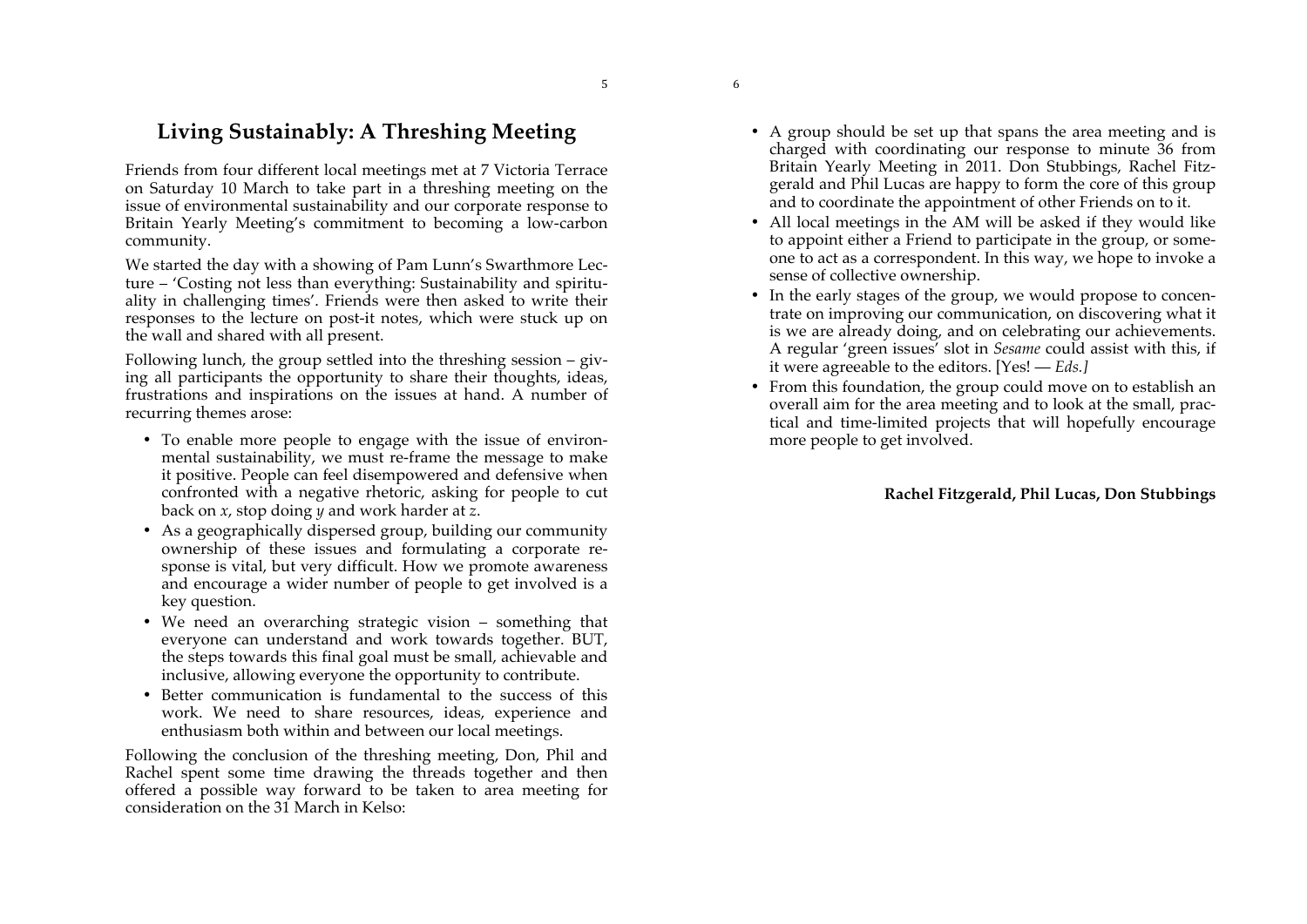)

(

# **Richard Holloway**

*Leaving Alexandria: a memoir of faith and doubt* (2012) Edinburgh: Canongate

In 1903 the Anglican Society of the Sacred Mission acquired Kelham Hall in Nottinghamshire as their mother house. There, they trained boys and young men for the priesthood, one of them Richard Holloway who was to become Bishop of Edinburgh. He arrived at Kelham in 1948, aged 14, from Alexandria, a small town in the west of Scotland.

*Hoping to be a priest one day, I had been sent here from a Scottish*  back street, and I fell in love with the place and the high purpose it served *… Our life was military in its discipline and dedication but it was also full of kindness and laughter*. (: 4)

The book tells of his six years at Kelham, followed by National Service, two years in Ghana as personal assistant to the Bishop of Accra, ordination and a curacy in Gorbals and a visit to the USA where he first met his future wife, Jean. Somewhat later, after a year at Union Theological Seminary in New York he became in turn Rector of Old St Paul's in Edinburgh, Rector of The Church of the Advent in Boston and Rector of St Mary Magdalen's in Oxford. Shortly after taking the Oxford position, he was elected Bishop of Edinburgh, a post he held for 14 years.

Richard Holloway's career has been very much in the lad o'pairts tradition, full of challenging and responsible appointments. His extreme liberal positions on gay rights and women's ordination and his readiness to speak truth to power, especially the power of conservative Anglicanism, has made him both hero and villain and he makes very clear in the book his distress at his Church's fixation on sexuality.

But impressive, interesting and sometimes amusing as his outward career has been, a modern turbulent priest at the heart of the Anglican establishment, this is not really what the book explores. His career, both institutional and polemical, are the

external manifestations of the inner life but it is that inner life that Richard Holloway hopes he has laid bare. For him, that inner life has been one of faith and doubt: these, not certainty, are for him what true religion is about. Nor is it about institutions, a paradoxical position for a man who has been at the centre of one of those institutions and who, as he admits, enjoyed 'the queenly role' of being a bishop. Strange too to read of a bishop who challenges the Apostolic Succession by virtue of which he himself is a bishop. God, he came to see, does not tell us what to do:

*wasn't it better to leave God out of the debate and find good human reasons for supporting the approach we advocated without having recourse to divinely clinching arguments?* (:327)

Holloway disarmingly quotes a friend who accused him 'of leaving no thought unpublished' (:302). This urge may have got him into trouble, as happened with his book *Godless Morality: keeping religion out of ethics* (1999) but we should be grateful to him for allowing us this access to a thinking priest. Trouble indeed there was: the then Archbishop of Canterbury, George Carey, pronounced against the book (and had the effrontery to do so in Dundee!) and the Archbishop of South East Asia declared Scotland a heretical province.

It was too much for the Scottish Church: 'many of its members had become unsure of me as their Primus' (:332). And so, at a time of his own choosing, he resigned as bishop and moved on to a less institutional retirement, writing, walking in the Pentlands, acting as Chair of the Scottish Arts Council and Chair of the Ethics Committee of the Human Fertilisation and Embryology Authority.

Quakers may have a Richard Holloway in their own Meeting, someone we can easily and comfortably find sitting next to us in Meeting. Like Gramsci he believes in the pessimism of the will and the optimism of the intellect. He has no need, it seems, of external certainty, his God is within: if, indeed, he believes in God at all:

*I was less sure whether God was also just a human jntervention, but I was quite sure religion was* (: 343)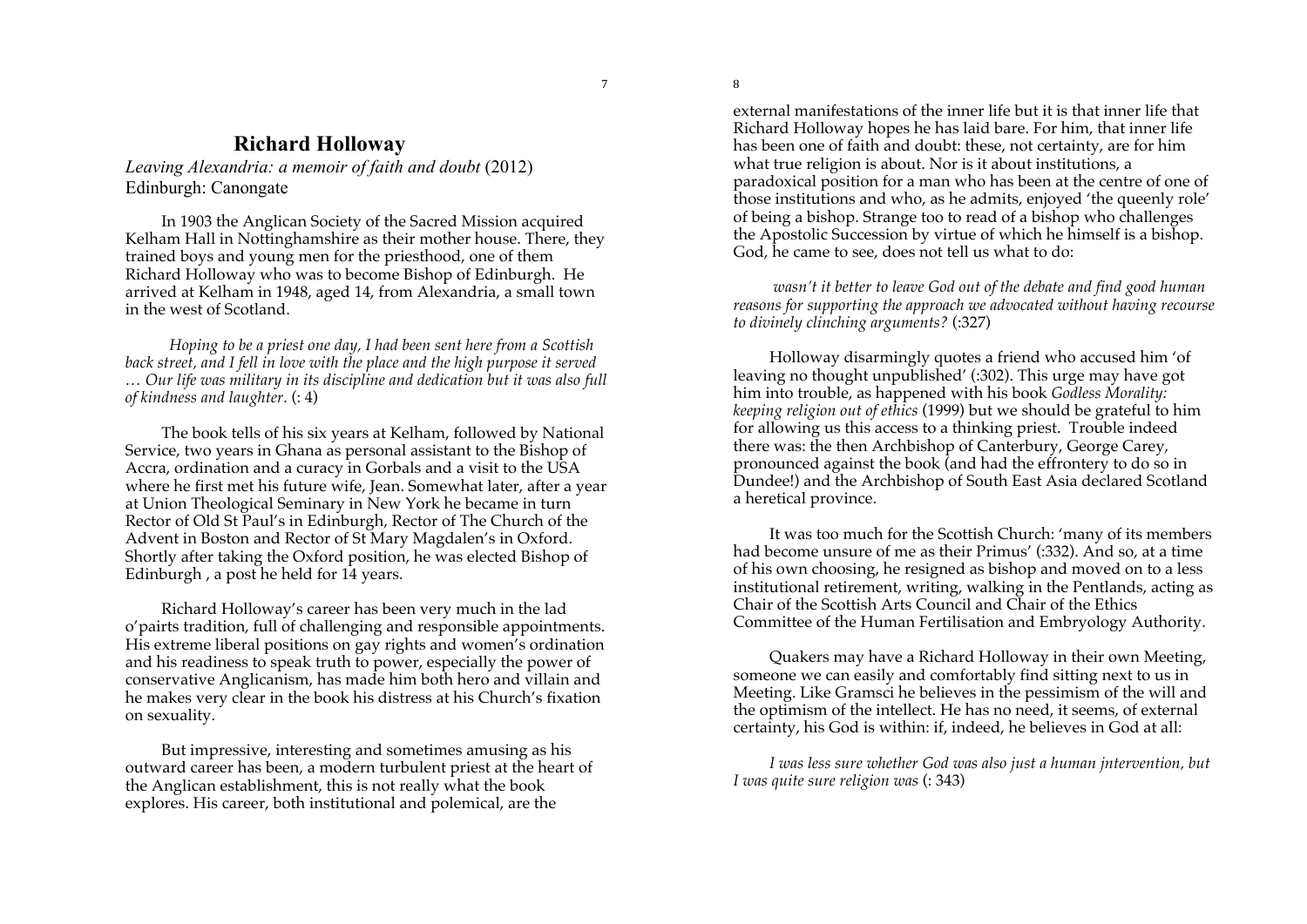The Anglican Church has always been a very broad church, encompassing both High Church (Anglo Catholic) and Low Church (evangelical). That is said to be its strength, the strength that allows it to accommodate the High Richard Holloway and the Low George Carey among its bishops. The Church gains but so do the bishops for being given space to follow their own religious path. For Richard Holloway that path has been one of faith and doubt: it has been a lonely path and the sometimes painful honesty with which he has been able to follow through his own contradictions have added lustre to the man and through him to his Church. And now in his book's fine analysis of his journey since first leaving Alexandria he shows us that, like faith, uncertainty and doubt are part of the human condition.

Alan Davies

\*

# SOUTH EAST SCOTLAND AREA MEETING

#### **Minutes of Area Meeting held on Sunday 26 February 2012, at the Open Door, 420 Morningside Road, Edinburgh**

**Minute 1:** We welcome two attenders both attending Central Edinburgh LM: Alan Sayle and Lynne Barty.

#### **Minute 2: Apologies**

The following Friends are prevented and send their apologies: Maureen Anderson; Caroline Evens; Daphne Foster; John Forster; Marilyn Higgins; Rachel Howell; Pat Lucas; Phil Lucas; Meg Murray; Ron Murray; Laurie Naumann; Jane Pearn; Rufus Reade, Rosie Roberts.

#### **Minute 3: Signing of the AM minutes of 14 January:**

The minutes of 14 January 2012 have been published in *Sesame.* A copy has been signed by the clerk and entered in the Minute Book. Minutes 8b and 8c are amended as follows

*Minute 8b:* "Khyberuktum KhaMwep" is **Khyberukhtum Kha** and

 $10$ 

"Mr. Khan" should be **Dr. Emel Khan**

*Minute 8c:* **Leti (Juliet) Hawthorn** (not "Howell")

**Minute 4**: Advices 27 & 28 were read during our opening worship.

#### **Minute 5: Matters arising**

a) Further to Minute 6 of 14 January 2012, we note that Quaker Week 2012 will be from Friday 28 September to Sunday 7 October.

b) Further to Minute 7c of 14 January, we recognise that our Nominations Committee has a difficult task to carry out. We ask Friends to assist them in their work by making themselves available and so spreading service as widely as possible.

#### **Minute 6: Remit of Trustees**

John Phillips, Clerk to Trustees, has spoken to the proposed Terms of Reference for Trustees which detail

- General remit
- Membership
- Conduct of meetings
- Functions of the Committee
- Authority (finance, employment, property)
- Reporting

This document updates changes to committees and relates to current structures. There are **no new** powers nor responsibilities.

We accept the proposed remit which is attached to these minutes. We thank Trustees for their work.

# **Minute 7: Membership Matters**

a) We have received a request from **Alastair** and **Gill Reid**, previously of Central Edinburgh LM, now of 57 Ottoline Drive, Troon, KA10 7AN, to transfer their membership to West Scotland Area Meeting. We agree to this request and ask Janet Grimwade to action this.

b) Further to Minute 10c of 26 November 2011, we have received a written report on the visit by Rachel Howell and Anthony Buxton with **Alan Sayle**. We warmly welcome Alan into membership of the Religious Society of Friends and ask Don Stubbings to do so on our behalf and inform Central Edinburgh Meeting. The report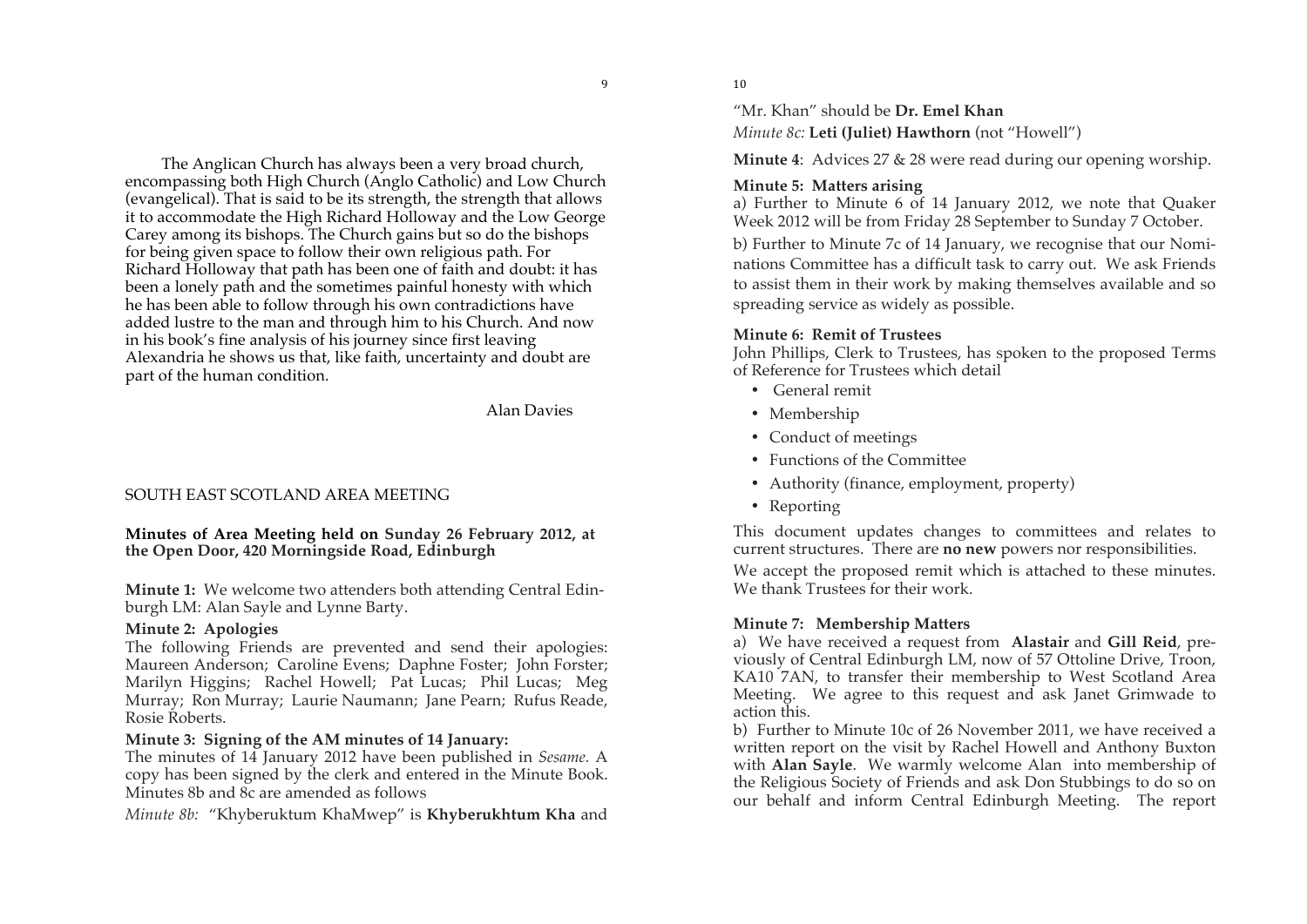$12$ 

signed by all 3 is attached to these minutes.

c) Central Philadelphia Monthly Meeting has asked us to welcome **Sue Sierra** as a sojourning member (*QF&P* 11.28). We do so gladly welcome her and ask Sara Martin to do so on our behalf.

d) We record the death of our Friend, **Agnes Coats** who died on 12 January after a period of increasing ill-health. Her funeral was held on 20 January at Borders Crematorium, Melrose, and a memorial meeting was held on 23 January at Millar House, where Agnes had lived for 20 years. We ask Tweeddale and Kelso Friends to write a Memorial Minute for a future AM and to consult with Isobel Khan.

e) Memorial Minute: Further to Minute 10e of 26<sup>th</sup> November 2011, we have received a Memorial Minute in respect of our Friend, J**oan Tansley**. This is attached to these minutes and we ask that it be published in *Sesame*. *QF&P* 4.29 was read to clarify whether it is in right ordering for this Area Meeting to consider a Testimony to the grace of God as shown in the life of our Friend.

#### **Minute 8 : Tabular Statement**

Janet Grimwade has presented the Tabular Statement for 2011 to us. We have 254 members, a decrease from 265 in 2010. We also have 352 attenders, 261 adults and 91 children. There was one marriage within the Area Meeting.

*Kelso* has 16 members and 33 attenders (30 adult and 3 children).

*Central Fife* has 14 members and 21 attenders (12 adult and 9 children).

*East Lothian* has 9 members and 8 attenders, all adult.

*Central Edinburgh* has 135 members and 188 attenders (137 adults and 51 children).

*South Edinburgh* has 51 members and 62 attenders (45 adults and 17 children).

*Penicuik* has 10 members and 23 attenders (16 adult and 7 children).

*Tweeddale* has 8 members and 5 attenders, all adult

*Polmont* has 11 members and 12 attenders (8 adults and 4 children).

We thank Janet Grimwade for her work and Don Stubbings for checking the Tabular Statement which is attached to these minutes.

#### **Minute 9: Work with Children and Young People in South East Scotland Area Meeting**

Mary Jane Elton has told us of the work happening with children

and young people in our AM. We were first invited to play the universal game of scissors, paper and stone to give us a flavour of an activity within children's gathering.

There is a varied picture within the Area Meeting for children. Numbers fluctuate and often the Meeting doesn't know which children will come when.

Central Edinburgh and South Edinburgh both have all-age Meetings for Worship. These are very nourishing but, for other meetings, this would depend on the ages of the children and time of Meetings.

**Toolkit Day** on 24 March at 7 Victoria Terrace will be facilitated by Madeleine Harding and Helen Chambers of Quaker Life.

For children and young people, we offer opportunities for different activities, helped by 7 Victoria Terrace being a Fringe venue and having vibrant, cultural activities in Edinburgh.

Young people attend Summer Shindig (for 11 to 16 years), Link weekends (Scottish wide) for 13 to 18 years and also Junior Yearly Meeting.

We thank Mary Jane for her report and all those who take part in children's activities and work.

# **Minute 10: Nominations and Appointments**

Our Nominations Committee has brought forward the following names for appointment to serve from 1 April 2012 to 31 March 2015: a) As Overseers, **Michelle Gunn** and **Madeleine Harding** (both Central Edinburgh)

b)As Trustee, **Ann Forsyth** (Central Edinburgh)

c) As a member of Edinburgh Quaker Meeting House Management Committee: **Evelyn Graham**

These names being acceptable, our Friends are duly appointed as above.

d)Request for Release: **Caroline Evens** as Elder with immediate effect. We agree to this request and thank Caroline for her service (and continuing service as Treasurer of AM).

# **Minute 11: General Meeting 3 March 2012**

a) General Meeting is to be held in Perth on 3 March 2012. We appoint Alison Burnley, Margaret Mortimer, John Phillips and David Turner to represent us.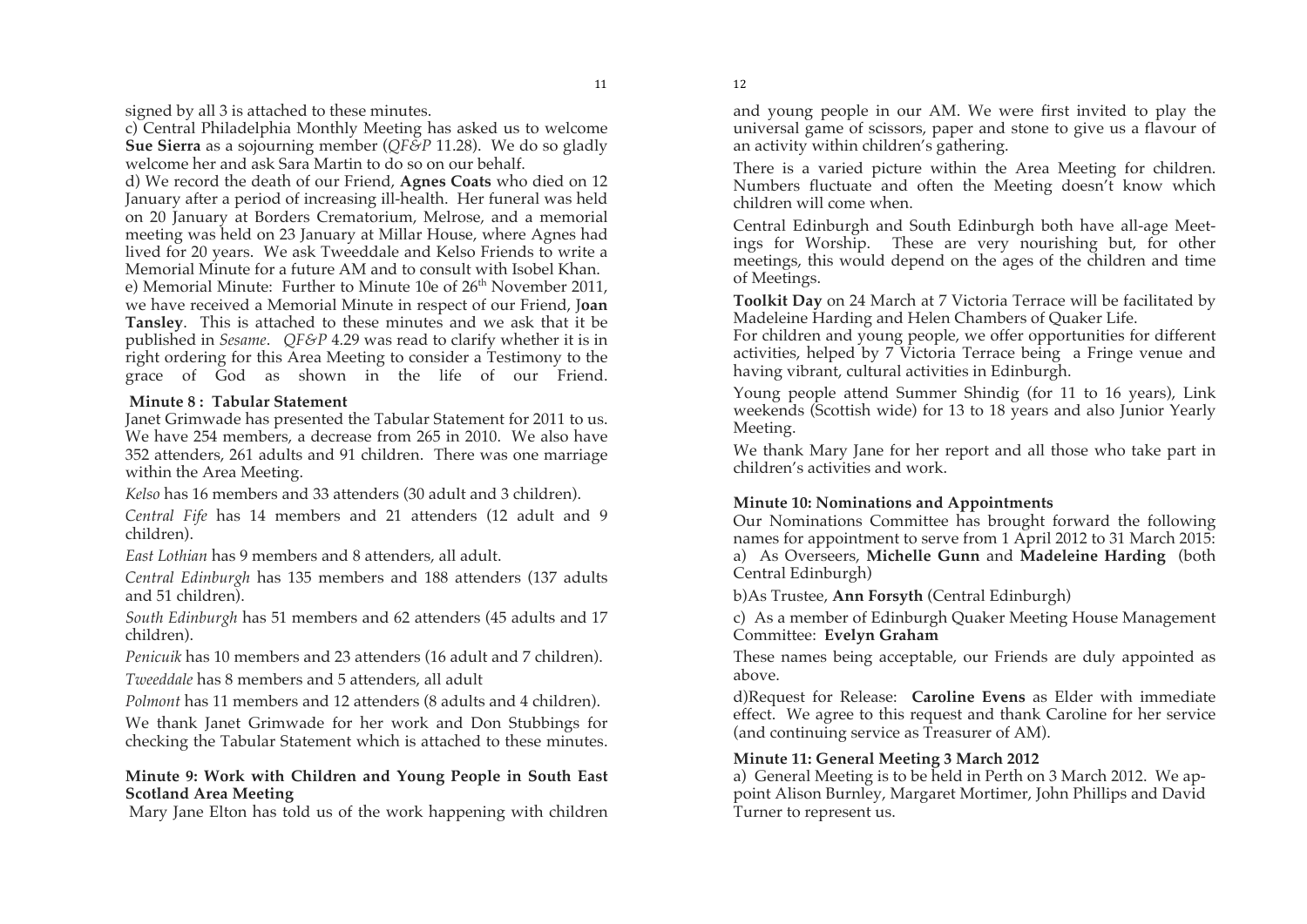$14$ 

b) We further appoint John Phillips to write a report of the day for *Scottish Friends Newsletter* (and for *The Friend*).

#### **Minute 12: Meeting for Sufferings**

Janet Grimwade has reported on Sufferings which focussed on Advocacy [her report was in the last *Sesame*]. Highlighted is that advocacy requires knowledge and information. Our processes are often slow but modern media demands swift responses.

SE Anglia Area Meeting offered money to BYM to fund a specific post but Sufferings will have to return to this.

As a privileged body, Friends have the opportunity to offer a loyal address on the occasion of Elizabeth Windsor's  $60<sup>th</sup>$  (Diamond) Jubilee. The address will be given to the next meeting of Sufferings on 31 March (it has to be submitted prior to this date). We have heard that our status as a privileged body dates back to the time of Charles II, and is directly related to our early struggles and privations.

#### **Minute 13: October and December Area Meetings**

Friends may remember that both October and December Area Meetings are to be held at 7, Victoria Terrace. The October AM, on 20 October, is scheduled to be an all-day AM, beginning at 11 a.m.; December is to begin at 2 p.m. The Clerk is unable to be present on 20 October and is requesting that Area Meeting in October begin at 2 p.m. and that 8 December begin at 11 a.m. (7 Victoria Terrace is available on 8 December from 11 a.m.).

This request is agreed.

#### **Minute 14: Communication among Edinburgh Meetings**

The Clerk has set out her difficulties as Area Meeting Clerk in dealing with communications and circulation of information to seven meetings or groupings in the Edinburgh area. (These are: Central Edinburgh, South Edinburgh, Edinburgh Midweek, Barony Street, QLGF (Quaker Lesbian and Gay Fellowship), Edinburgh University, Portobello/Musselburgh).

Some communications can readily be dealt with through the AM own email circulation list. However, this is more difficult for Edinburgh-specific material. There is a large, and increasing, volume of such communications. It is not part of the role of the Managers at 7 Victoria Terrace to sift and distribute such materials.

Whilst it is possible to continue with the present arrangements, this leaves responsibility with the AM clerk, and we have considered the opportunity to adopt an alternative, more inclusive and focused approach.

We note that QLGF is the name by which the Quaker Lesbian and Gay Fellowship is known.

We recognise that while the current arrangement is not perfect, it is an acceptable way of handling the flow of information for now.

#### **Minute 15 Edinburgh University Chaplaincy**

Sara Martin has reported on her role as Edinburgh University Chaplaincy Quaker contact. Those attending Quaker Meeting for Worship at Edinburgh University mainly do not attend other such Meetings for Worship in Edinburgh. 2 years ago Edinburgh University Quaker Society was set up with, now, 80 on an e mail list.

Societies Fair is a 2-day opportunity, attended by thousands of people and it would be good if more Friends could participate.

We ask Sara to send her report to *Sesame* and are pleased that this opening is thriving with also a wide range of activities. We thank Sara for her work and service.

#### **Minute 15: AOCB**

#### **Being Salt and Light Study Worship Sharing Group – 3 Mondays in March**

'Being Salt and Light: Friends living the Kingdom of God in a Broken World' is the theme of the Sixth World Conference of Friends – a once in a generation event. The conference organisers have prepared a fascinating booklet of short personal reflections from Quakers around the world on different aspects of the theme, plus questions, for our own reflection and sharing. This booklet provides a way of preparing together and participating, even without travelling to Kenya for the conference itself.

**Closing Minute** 34 Friends from four local meetings attended all or part of this Meeting for Worship for Business. Our next Area Meeting will be on Saturday, 31 March 2012 at Kelso Quaker Meeting House, beginning at 11.30 (to fit buses from Edinburgh). We aim to finish at  $4.30$ .

#### **Kate Arnot**